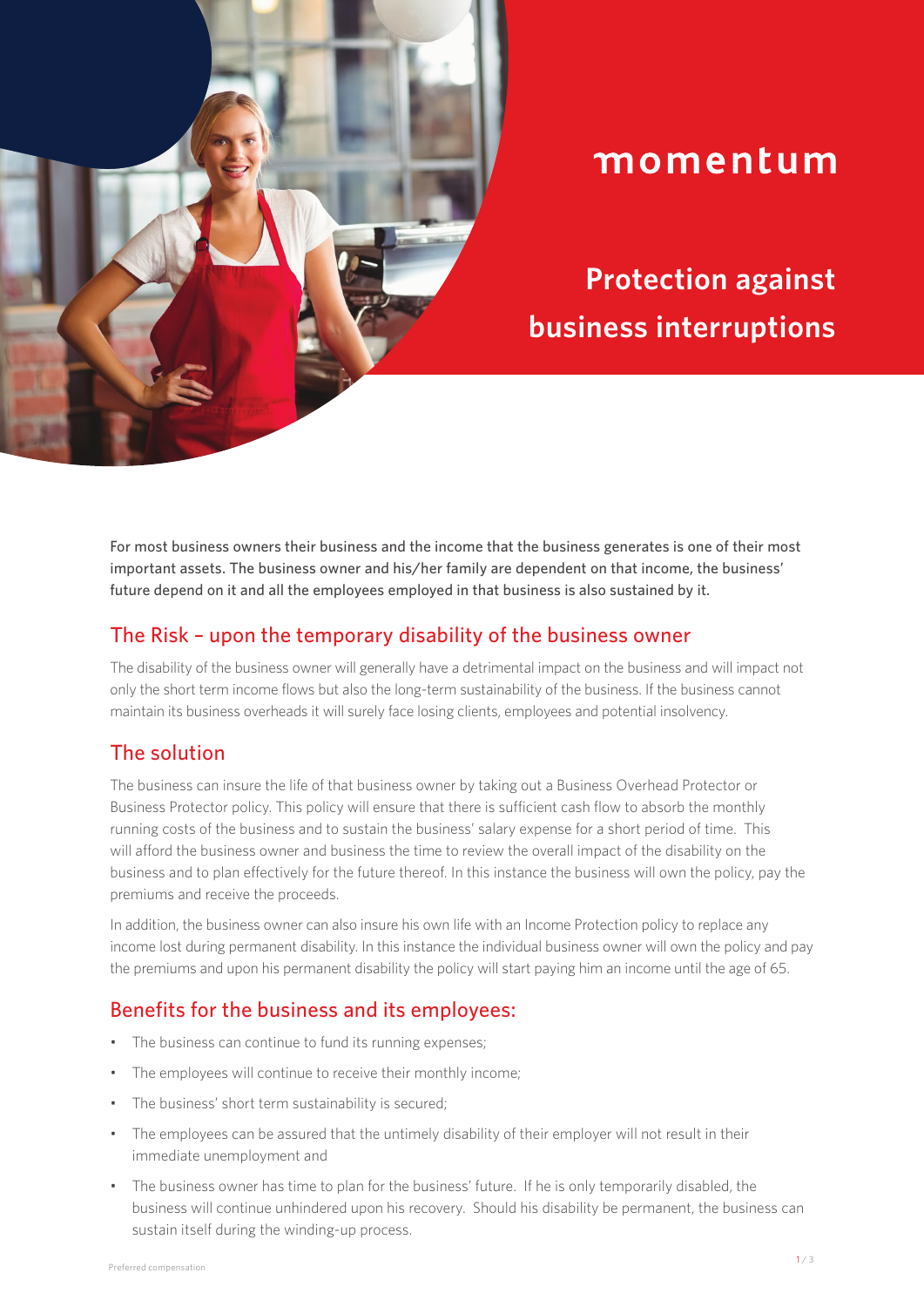# Benefit for the business owner:

- The business owner can focus on recovery with the knowledge that the business is self-sufficient;
- The business owner is secured of an income during his disability;
- The business owner's dependents' standard of living will not be unnecessarily impacted on; and
- Should the business owner's disability become permanent, he will continue to receive an income until retirement age.

## Technical information

### Business overheads protection and Business protector policies

#### Income tax implications on the premiums paid

The business is the policyholder and pays the premiums. The business will also be entitled to a tax deduction in respect of premiums paid if all the requirements of section 11(w)(ii) are met. The requirements are as follows:

- The taxpayer (policyholder) is insured against any loss by reason of death, disablement or severe illness of an employee or director;
- The policy is a risk policy without a cash value;
- The policy is owned by the taxpayer at the time of paying the premiums; and
- The policy agreement states that section 11(w)(ii) applies to the premiums payable under the policy.

#### Income tax implications on the proceeds paid

If one of the abovementioned requirements is not complied with the proceeds will pay out tax-free. An exemption in terms of section 10(1)(gH) will apply.

If all the requirements of section 11(w)(ii) are met, the proceeds will be included in the taxpayer's gross income under paragraph (m) of the gross income definition.

# Employer owned Income Protection and Temporary Income Protection Benefits

#### Income tax implications on premiums

Premiums paid by the business in respect of an employer-owned income protection and/or temporary income protection benefit that is intended to benefit the employee (the life insured) in the event of disablement or illness will be tax deductible if the requirements of section 11(w)(i) of the Income Tax Act are met. The requirements for the premiums to be tax deductible are as follows:

- The policy relates to the death, disablement or severe illness, including policies with cash values, of an employee/director of the taxpayer; and
- The premium paid by the employer is deemed to be a taxable benefit (in terms of the Seventh Schedule) granted to the employee/director. Therefore the life insured pays income tax on that premium.

The employee will not enjoy a tax deduction in respect of the premiums.

#### Income tax implications on proceeds

Where a monthly benefit amount becomes payable after the submission of a successful claim, it is paid to the employer and the employer then pays it to the employee. The amount will be included in the gross income of the employee under paragraph (d) of the gross income definition in the Income Tax Act, however, it will be exempt from income tax under section 10(1)(gG) of the Income Tax Act. So no income tax will be payable on the income received by the employee.

The employer will remain tax neutral in respect of this benefit amount.